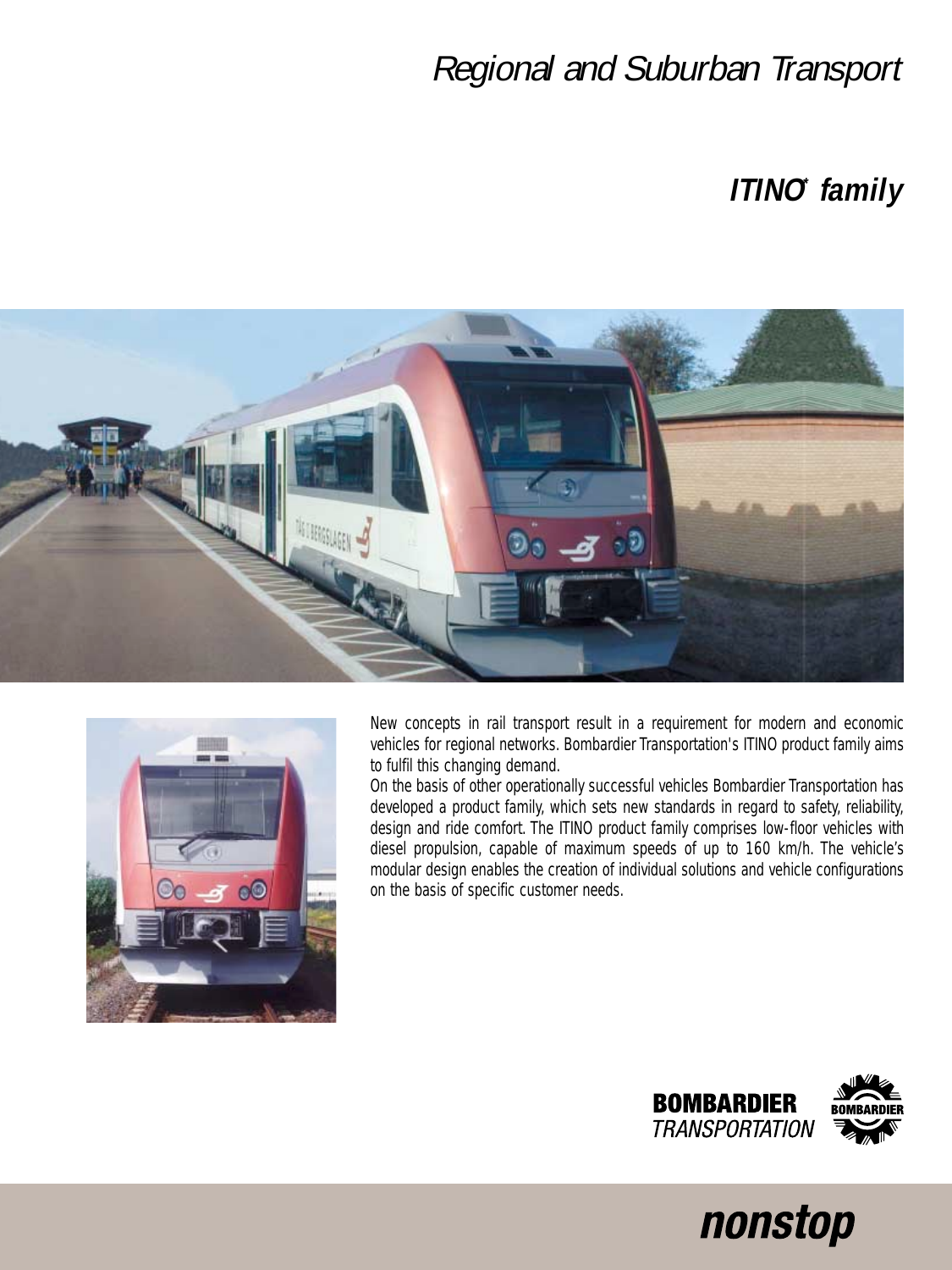The ITINO satisfies the higher expectations of both operators and passengers. An attractive design provides an appealing exterior. As far as the interior fittings were concerned, particular attention was paid to the effective use of space and balanced ride comfort. In addition to seats in rows or opposite one another, the seat configuration can also be adapted to individual customer requirement. Regardless of the configuration selected, the trapeze-shaped windows always give an excellent view of the outside world. A multipurpose compartment offers space for prams, wheelchair users, heavy luggage and bicycles. The vehicle concept also includes a modern passenger information system, a video monitoring system, a closed toilet for the disabled, as well as air conditioning in both the passenger compartment and driver's cab. Wide doors (1.400 mm), an entry area at platform level and generously proportioned connections in the vehicle's interior ensure a rapid and safe passenger exchange.





All elements of modern vehicle design were realized and future crash requirements considered in the development of the ITINO product family. The ITINO achieves very good acceleration values and a maximum speed of up to 160 km/h based on the two separately functioning diesel motors. The ITINO thus fulfils the growing requirements placed on regional rail transport by operators and even enables use in inter-regional application.

The vehicle's carbody has an aluminum integral construction. The fiberglass paneling on interior side walls and roof enable a modular design of the passenger compartment. The carbody sits on bogies fitted with air suspension. The bogie frame is supported by the primary suspension arranged in pairs on the wheelset bearing housing. Both the motor and Jacobs trailer bogies have electro-pneumatic wheel disk brake systems. A magnet rail brake is installed in the motor bogie. Each braking function is reinforced by wear-free brakes. The ITINO has necessary retarder for this integrated in the automatic gears.

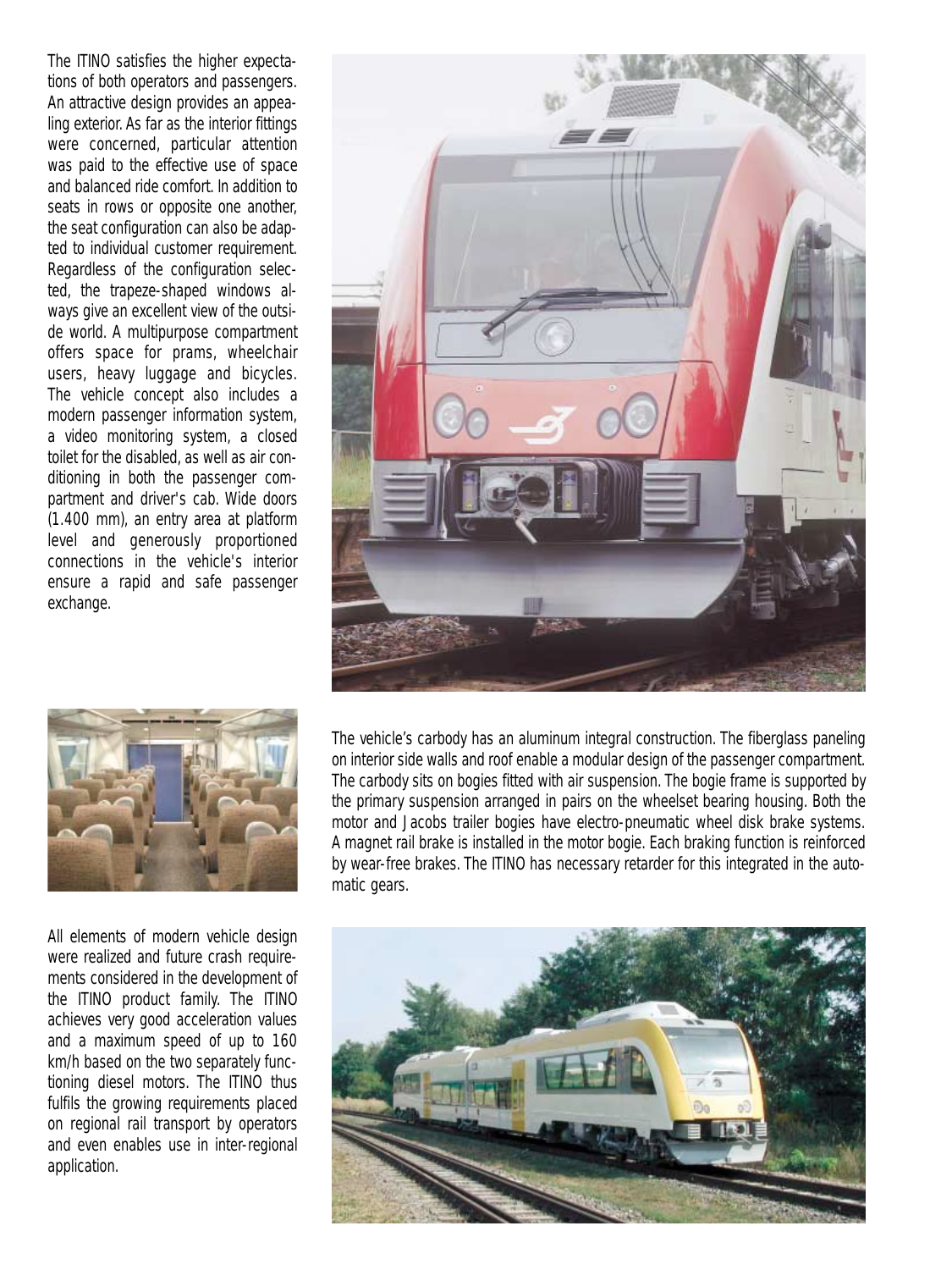

Optimal energy consumption values are achieved by the lightweight design: The ITINO's power weight is approximately 12 kW/t (operating weight at 50 % capacity). Noise emission is reduced to a minimum by noise protection measures and motor containment, thus enabling night-time operations even in urban areas.

The individual train configuration with 2-, 3- and 4-car vehicles also allows economic operations on lines with varying passenger demand. The vehicles can be operated in multiple traction configurations.

The production of the ITINO is carried out based on strict environmental guidelines: Since 1998 all Bombardier Transportation locations involved in production are certified in accordance with ISO 14001 (ecological audit).